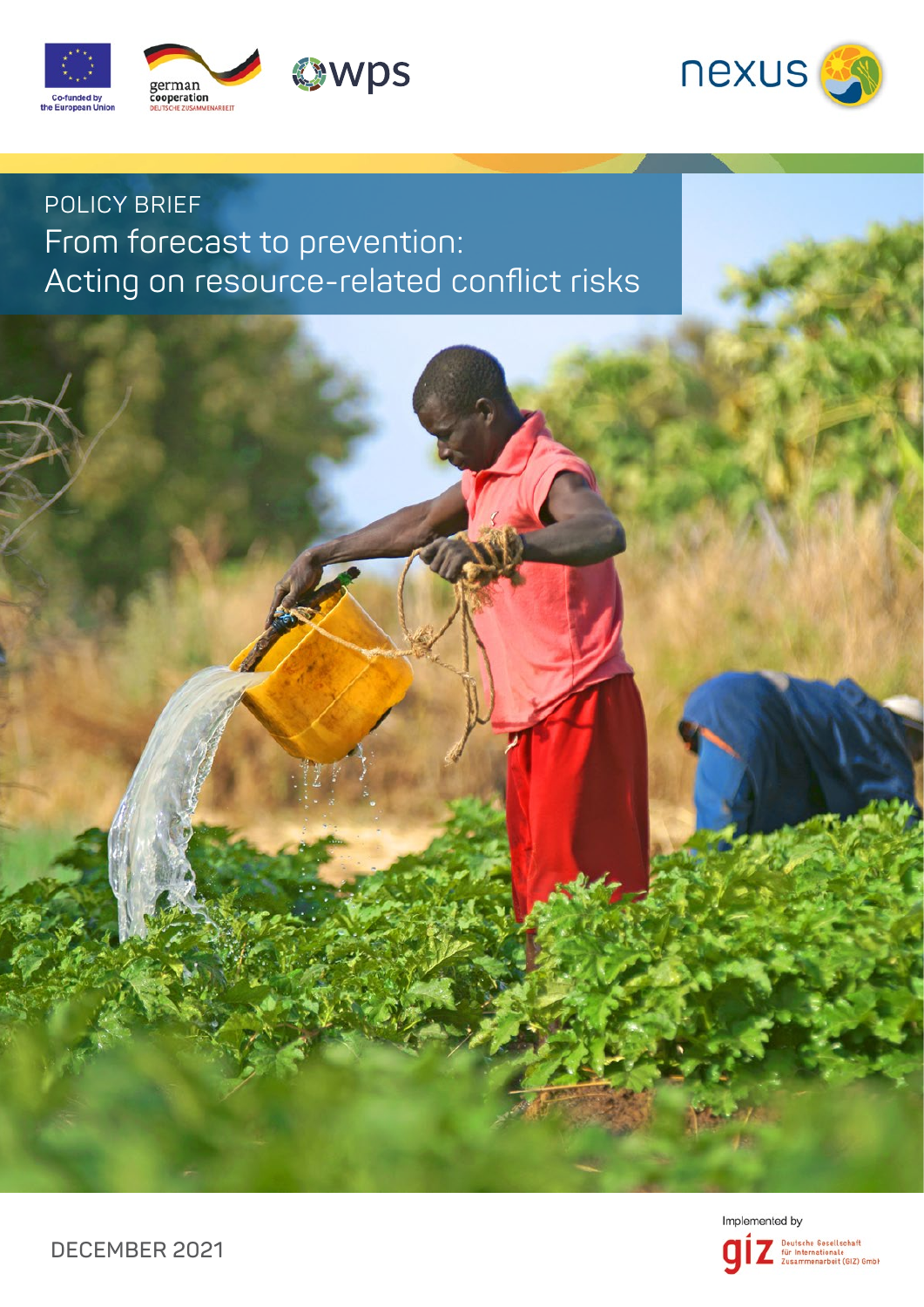**Early warning tools keep improving in their ability to predict resource-related conflict. However, preventive action on water, food and energy conflicts is still lagging behind. This policy paper discusses what elements decision and policy makers from the Sahel region need to move from conflict forecast to prevention. It summarizes the session "From forecast to prevention: Acting on resource-related conflict risks" that was organized by Deutsche Gesellschaft für Internationale Zusammenarbeit (GIZ) and the Water, Peace and Security (WPS) Partnership for the Stockholm World Water Week 2021.**



Resource-related insecurity is increasing worldwide with water and climate as root causes for conflict and migration. Several hotspots can be identified where the conflicts over water, energy and food (WEF Nexus) are looming or erupting already, including the Sahel region. The security situation in the Sahel region has rapidly deteriorated over the last decade with a rise in armed conflict, rebel groups and terrorism. Natural resources play a major role in tensions between communities, and at the same time, climate change acts as a threat multiplier, as the Sahel is one of the most vulnerable regions to changing climate according to the IPCC. Effective action is required to mitigate resource-related conflicts or prevent them from unfolding, and through effective action, we can build resilience among communities and consequently save lives and livelihoods. So, what are the elements needed to enact effective action for resource-related conflict prevention?

### **UNDERSTANDING**

Over the last decade, significant attention has been generated on the linkage between resources, climate, and security. However, attention alone is not enough: we have to understand this complex linkage. Several early Warning tools have been developed in order to predict emerging or ongoing conflicts related to resources. One example is the Global Early Warning Tool, developed by the WPS Partnership, which identifies potential and future hotspots for water-related conflicts. Early warning tools are vital to predict when and where conflicts may arise. but they are not perfect. The Global Early Warning Tool now predicts 86% of conflicts with a bias towards overprediction. However, the tool is being further developed through the addition of high-level datasets and by moving from a correlation to a causation model. Improvements such as these can make early warning tools more reliable. However, at the same time, we should accept that our understanding will always have limitations and that action must be taken regardless. Despite all of the complexities and challenges, we have to tru  $-$  and hit the ground running.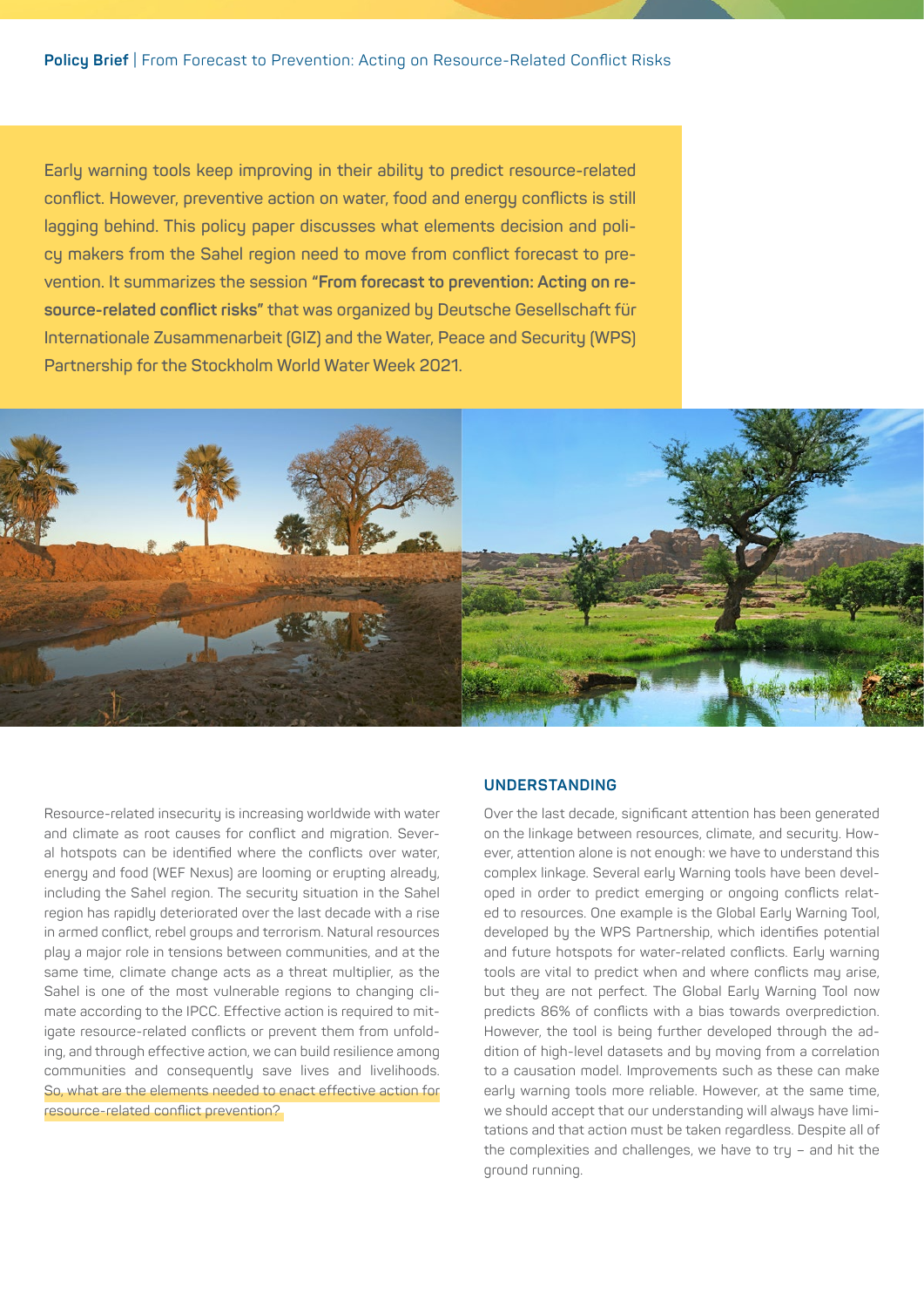## **AWARENESS**

Once the linkage between resources and conflict is identified and, to some degree, understood, it is time to act. However, this is often not the case. Preventive action based on the predictions of early warning tools lags behind, in part, because of a lack of awareness among both the regional and global 4D-communities.



### **STRATEGIC PARTNERSHIPS**

Another prominent reason for a lagging action with regard to resource-related conflicts is a lack of partnerships. It is impossible to deal with immense and complex issues as climate change and the WEF Nexus without extensive collaboration. Strategic partnerships are key, both regionally and globally. In Mali, for example, initiatives of the GIZ Frexus project and WPS bring together different stakeholders to find interlinkages and areas for cooperation. Experience from the field shows that participation of most, if not all, relevant actors is vital for durable and effective action.

## **MOVING FORWARD: 3 C'S AND ANTICIPATORY STRENGTH**

A first step for moving from forecast to prevention in acting on resource-related conflict risks is focusing on the 3Cs: consistency, continuity and commitment.

We cannot work on resilience without awareness, and the world is often not aware of the resource-conflict linkage until it is manifested in a crisis. Even when conflicts do surface, such as in Syria, the WEF Nexus is barely taken into account. There is a tendency to neglect underlying issues of a conflict, with a focus on the tip of the iceberg and disregard of what is hidden under the surface. In addition to this, complex matters take a long time to address. In resource-related conflict hotspots, governments are often already strained by multiple challenges. Therefore, it is hard to prioritize preventive action relating to the WEF Nexus, including anticipation, planning, and implementation. Therefore, before we can formulate a systemic approach for resource-related insecurity, more awareness has to be raised. Moreover, we have to help policumakers in prioritizing action to help them get ahead of the game.

## **EMPOWER LOCAL COMMUNITIES**

The focus on effective action with regard to resource-related conflicts should not only consider policy and decision-makers. We must not forget the people who are most vulnerable to resource insecurities (especially women and Youth): local communities in hotspot areas. Tensions related to water, energy and food destabilize these communities and threaten lives and livelihoods. By co-creating and providing access to tools and information, communities are enabled and empowered to address the resource-related challenges they are faced with. The tools that WPS develops can play an important role here.

**The 3 C's Consistency Continuity Commitment**

These key components are the opposite of the more reactive or even regressive attitude that often characterizes the current political domain. There is a need for long-term and politically viable approaches that focus on adaptation. Institutions such as the EU can play a pivotal role here. Unlike most national governments, the EU institutions are in place for long periods and can thus maintain long-term initiatives. On the other hand, due to the shorter lifespan of national administrations, policy and decision-makers are more focused on concrete opportunities, such as pilot programmes. Many countries, such as Mali, prefer these pilot programmes which creates several challenges. Although pilots may be opportune, they lack consistency and fail to build long-term resilience. However, these shortcomings can be addressed if governments collaborate with institutions to identify synergies that combine the 3Cs with opportunism.